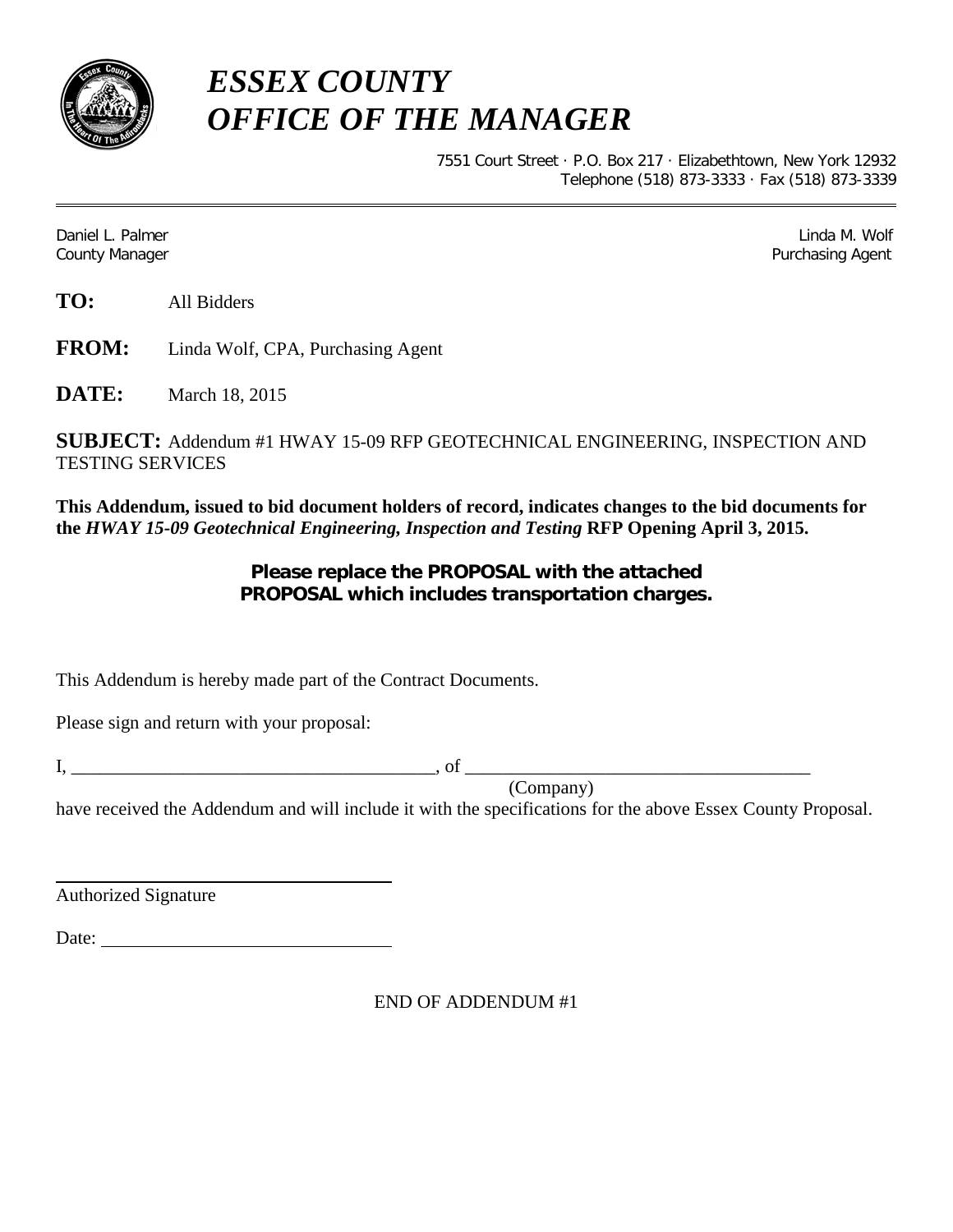## **PROPOSAL**

## **GEOTECHNICAL ENGINEERING, INSPECTION AND TESTING SERVICES**

| <b>SERVICE DESCRIPTION</b>                                                                 | <b>UNIT RATE</b> |
|--------------------------------------------------------------------------------------------|------------------|
| GEOTECHNICAL ENGINEERING, TESTING AND INSPECTION SERVICES - ALL PROJECT TYPES              |                  |
| Licensed Professional Engineer (office services)                                           | /per hour        |
| Licensed Professional Engineer (field services)                                            | /per hour        |
| Engineering Technician (office services)                                                   | /per hour        |
| Engineering Technician (field services)                                                    | /per hour        |
| Soil Boring, continuous sampling, standard penetration testing (ASTM<br>D6151)             | /per linear ft.  |
| Rock coring and sampling(ASTM D2113)                                                       | /per linear ft.  |
| Field sampling for laboratory testing of backfill, fill and subbase<br>materials           | /per hour        |
| Soil field compaction and moisture content testing and reporting (ASTM)<br>D6938 or D4914) | /per hour        |
| Soil sieve analyses (ASTM D421)                                                            | /Each            |
| Soil boring and rock core sample classification (ASTM D2487, D2488)<br>and D6032)          | /Each            |
| Soil moisture content / density curves (ASTM D1557 or D698)                                | /Each            |
| Soil plasticity index testing (ASTM D4318)                                                 | /Each            |
| VEHICLE/EQUIPMENT TRANSPORTATION CHARGE PER MILE (LIST BELOW)                              |                  |
|                                                                                            | /Mile            |
|                                                                                            | /Mile            |
|                                                                                            | /Mile            |
|                                                                                            | /Mile            |
| INSPECTION AND TESTING SERVICES - ALL PROJECT TYPES (Geotechnical items included<br>above) |                  |
| Field Inspection / Testing Technician (concrete and masonry<br>construction)               | /per hour        |
| Field Inspection / Testing Technician (structural steel construction)                      | /per hour        |